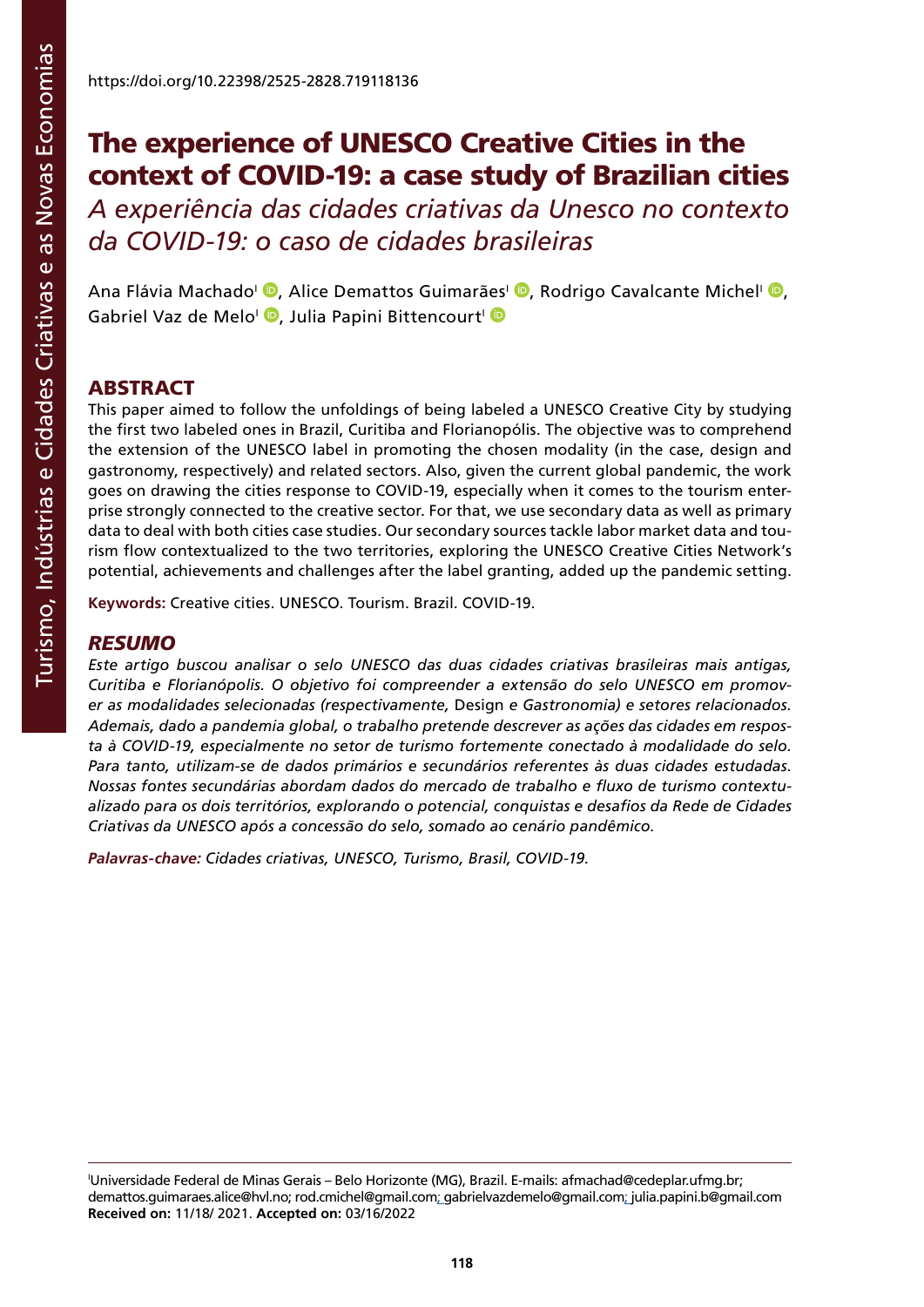#### INTRODUCTION

The concept of *creative cities*, first introduced in Landry's work in 1995 (2009), gave to the creative economy a central role in urban planning and development. Either because it can foster local development through culture-artistic sector and creativity, also including scientific-innovative production. Or because it may have the potential to regenerate "obsolete" and degraded spaces in large urban centers, improving the residents' quality of life, and attracting both qualified labor and tourism.

The brand of a creative city, essentially, should favor its residents, but it certainly offers an incentive to tourism activities. According to Richards (2018), tourist spots, cultural events, and attractions form local amenities that increase the attractiveness of a territory, making cultural tourism an important source of income and occupation.

On this account and in order to promote cultural exchange and sustainable development in urban areas, in 2004, the United Nations Educational, Scientific and Cultural Organization (UNESCO) created the UNESCO Creative Cities Network (UCCN). This Network focuses on promoting collaboration between cities that have the creative economy<sup>1</sup> as an anchor for their development. The creative economy is responsible for handling three quarters of economic activity, as stated in UNESCO (2019). The UCCN considers the following modalities: Crafts and Folk Arts, Design, Cinema, Gastronomy, Literature, Digital Arts, and Music. Considering them all, in 2019, the Network had 246 cities credited with the label worldwide.

In Brazil, ten cities are part of the Network: Belém, Belo Horizonte, Florianópolis, and Paraty in the modality of gastronomy; Brasília, Fortaleza, and Curitiba in design; Salvador for music; and João Pessoa for handicrafts and folk arts. Florianópolis and Curitiba were the first to receive the label, in 2014. Florianópolis is a creative city in gastronomy and the islander environment highlighting seafood innovation as well cultural and ecological tourism. Curitiba is granted in design, category that has strengthen its urban development strategy by powering the local creative industries. Curitiba's architecture and urban planning are a highlight in the national scene and motivation for tourism.

The present paper proposes to track the unfolds of being labeled a UNESCO Creative City by observing the two first ones in Brazil. The aim is to comprehend to what extent the labeling process has contributed to the cities' urban practices and regional development strategies interconnected to the entitled modality and related sectors. More specifically, given the current global pandemic, this study also draws on the responses to COVID-19, mainly regarding the tourism enterprise.

Like most of the territories affected by the (beyond) health crisis, creative cities have suffered with the illness of their population, social distancing, and the

Creative Economy is understood here as a set of economic sectors which uses as an input or to an end artistic and cultural production, involving handicrafts, popular events and festivals, museums, music, performing arts, visual arts, literature, book publishing, radio and tv, cinema, digital games, fashion, gastronomy, architecture, among others.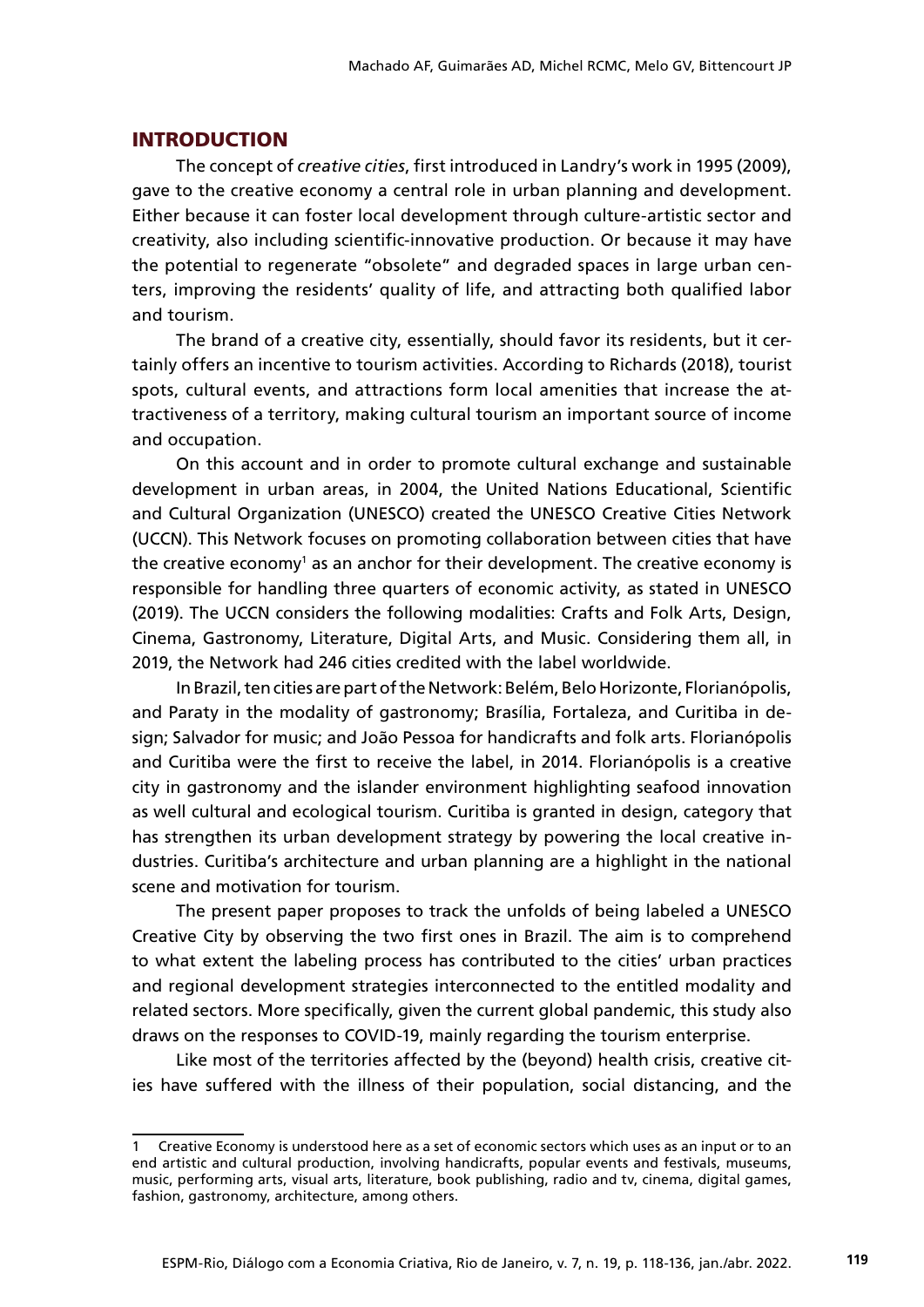sudden stop of several economic activities, which had led to the reduction of jobs and income. Within the scope of the economic sectors, the most impacted ones are those related to agglomerations such as tourism and cultural (re)production, both of which are highly associated with the Creative City label. For this reason, UNESCO launched an e-book called "UNESCO Creative Cities' response to COVID-19", which intends to assess and outline strategies to ease the harmful effects of COVID-19.

In this e-book, UCCN presents initiatives and solutions provided by 66 of the 246 creative cities. The book contains descriptions and images that reveal more the symbolic value of the brand than an evaluation of the perverse effects of the pandemic on the activities of the respective modality or mechanisms to mitigate the damages in the territory. In general, the report points out that the internet favored the migration of the creative and cultural sector to the virtual space, expanding and diversifying the audience, especially among young people. In addition, the sectors have contributed to the dissemination of information and protocols related to the COVID-19 confrontation. These outcomes, however, are not directly articulated by the Network, rather facilitated by the paradigm of digitization. Support for workers in the cultural-creative sector is reported in the document, but, again, it may come from assistance policies for the population as a whole, rather than being the result of pressure from the label managers. Anyhow, through the report, UCCN has promoted inter-municipal collaboration during the global pandemic.

In the Brazilian case, the situation has been worsened not only given the country's historical and structural inequalities, the complexity of high population and extensional territory, but also by the current negationist behavior of its main leaders. As the focus of this paper is the Creative City, our efforts, with regard to the pandemic, were restricted to analyzing measures and actions that have aimed to mitigate its effects in sectors related to the label and tourism.

For an essentially descriptive analysis, secondary and primary data are used to deal with case studies from both cities. Our secondary sources tackles labor market data and tourism flow, contextualized to the two territories, exploring the Network's potential, achievements, and challenges after the label granting added to the pandemic setting. For primary data, we conducted interviews with managers responsible for the label, attempting to identify the history of the labeling axis activity, types of products, interaction with economic segments related to other modalities, mainly tourism, promotion of innovation, integration with other cities in the UCCN, forms of financing, promotion of local artists, maintenance of cultural spaces, revitalization of public places observing the given modality, and orchestration of the label's governance.

The paper is organized into five sections, including this introduction. The following section brings a literature review on creative territories and tourism. In the third, the cities are contextualized within their experience as part of the UCCN. The fourth section describes the pre- and post-pandemic setting in terms of labor market on the designated category and related activities, as of tourism flow. Final considerations are posted to conclude our discussion.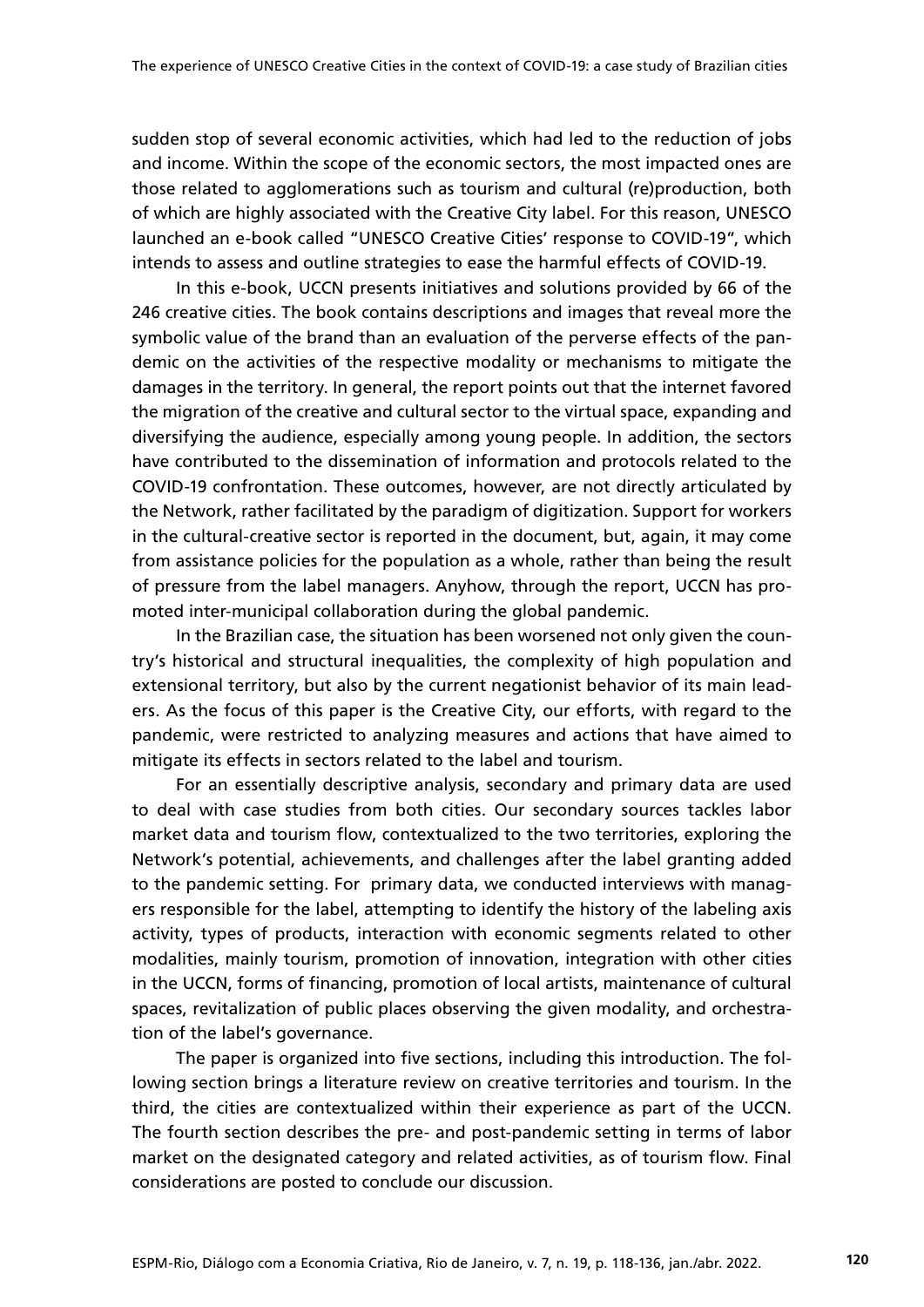## BRIEF LITERATURE REVIEW: CREATIVE TERRITORIES, TOURISM, AND THE GLOBAL PANDEMIC

The concept of creative cities has evolved in recent years. From different approaches, analyzing various territories and their potentials, scholars have been emphasizing the possibility and capacity of creative activities to generate income and wealth in urban areas through resignifying economic production and consumption as well as tourism.

According to Warren and Dinnie (2018), cities become an expression of people's mobility, flow and daily practices, in an image building process. Sofield, Guia and Specht (2017) further argues that the image is associated with a key element: the brand. In this sense, itineraries, events, and schedules are organized to ratify this brand to be marketed and commercialized, especially within tourists. Moreover, it is possible to relate the title of a creative city as an instrument that strengthens the city's brand, thus attracting tourists to the city (SOFIELD; GUIA; SPECHT, 2017).

In this context, culture has become an increasingly relevant matter. Cultural tourism, until the advent of the pandemic, was one of the fastest growing segments when considering the tourism sector as a whole. In the words of Richards and Wilson (2006, p. 1209):

> Tourism and culture both play an important role in image creation processes, providing a major rationale for the aestheticization of landscapes (Morgan & Pritchard, 1998), as well as in shaping the environment to meet the needs of consumers. Indeed, the growth of cultural consumption (of art, food, fashion, music, tourism) and thendustryies that cater to it has fueled the 'symbolic economy' of cities and regions (Ray, 1998; Zukin, 1995). The image of a city or region becomes based both on physical assets, and a series of experiences built around those assets, generally extending to the 'living culture' and the atmosphere of places.

Being awarded an UNESCO Creative City brings duties and possibilities in order to maintain and develop the creative economy in the territory. The cities are encouraged to elaborate mutual relationships and cooperation for sharing knowledge, experiences, and opportunities. Rosi (2014) discusses the aspects of sharing experiences in the network and the advantages of branding the city through the label. There is a tendency to use the label for branding purposes in order to attract more investments and touristic flow.

Concerning this aspect, the cities are invited to collaborate with each other in order to develop the creative and touristic sector. This strategy enables an exchange of knowledge and development practices and experiences. Besides, the creative cities network can be used as an additional instrument to create touristic routes and marketing between the different national citizens. Thus, in addition to embracing the label for marketing purposes, the cities have the opportunity to use the network for different purposes (ROSI, 2014).

The UCCN label reinforces and can contribute to the cultural urban branding in multiple cities. The imagery and the brand of cities are worked and developed aiming to gain global competitiveness (JENSEN, 2007). The emergence of a creative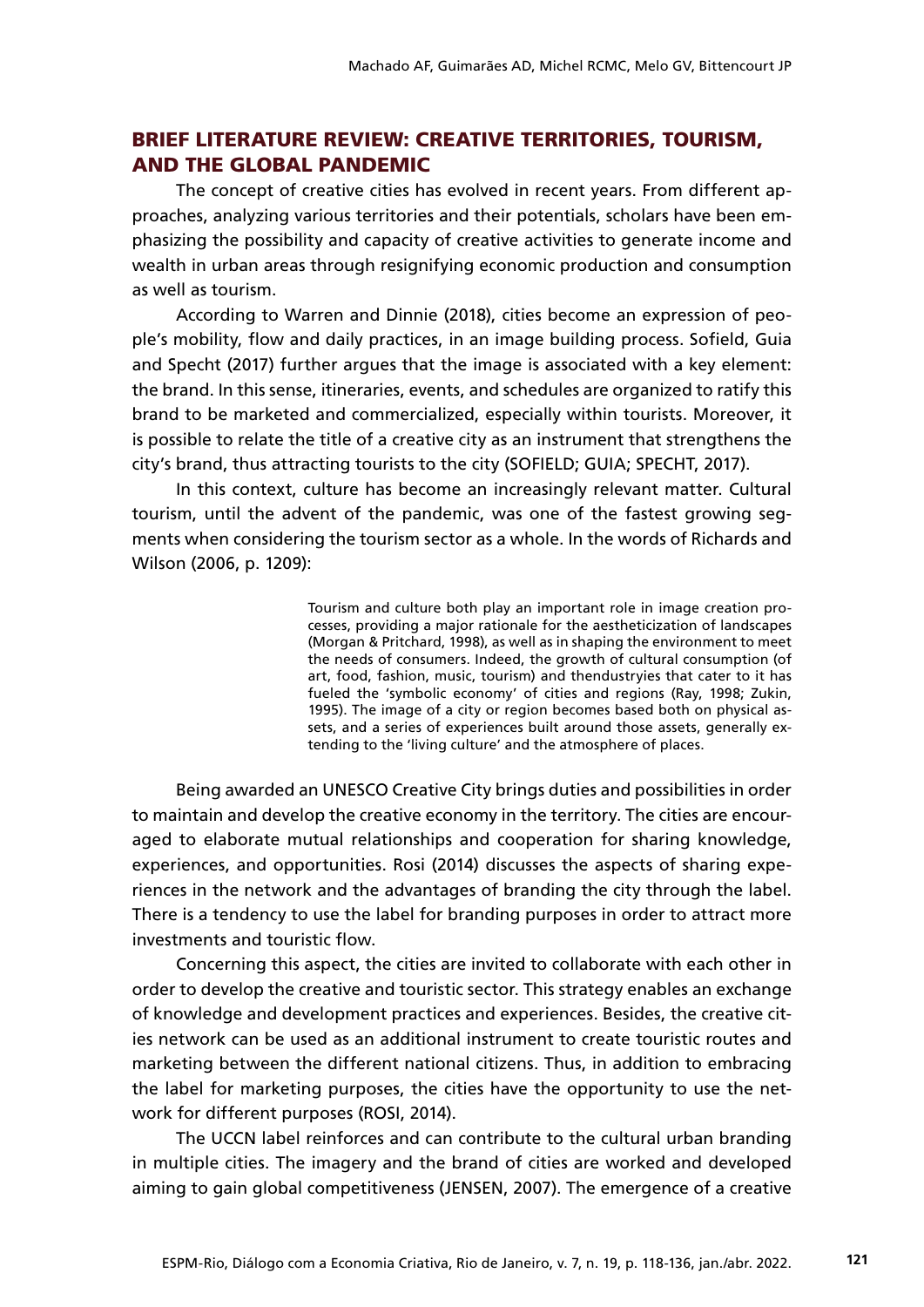class and activities and the role of culture and media amid society has increased significantly and, consequently, the cultural (city) branding can bring consistent results for investments and touristic attractiveness (JENSEN, 2007).

Aligned still with the relation between culture, urbanity, and tourism, Sasaki (2013) highlights that the conception of creative cities emerged in response to the formation of clusters of cultural and creative nature. This cultural-creative clustering is a result of the evident transition in the socioeconomic system and the ensuing need to formulate public policies which suit both the growth of these cultural-creative sectors and new urban formations. In the reconstruction or even construction of (new) urban spaces, tourism tends to contribute through new businesses, cultural effervescence, the reframing of public spaces as well as investment in adequate infrastructure for their enjoyment (KIM; BRAMWELL, 2019). No less importantly, improving the quality of life of city dwellers, notably to those seeking the title of creative cities.

However, measuring the benefits from the UNESCO Creative City label as also the cultural tourism has not been an easy task. The measurement of cultural and creative activities in cities serves different purposes following the stage of their life cycle. Most of the studies attempting to build indicators to measure the creative and cultural capacity of cities and their impact on local and regional development are based on Florida's (2002) three Ts (talent, technology, and tolerance). Many of such studies advance in including new variables which reflect the multidimensionality of creativity and development. Yet, directly or indirectly, the inspiration of Florida's work is noticeable.

Some authors have proposed to relate the label or the creative capacity of a territory to aspects of tourism, even though the latter is measured only by means of variables connected to the activity itself. Figueiredo *et al*. (2019) advance in the purpose of portraying the creative capacity in cities by including other dimensions. Using secondary data, they include variables of quality of basic education, proportion of people with higher education, proportion of employed in creative activities, proportion of national and international migrant residents, Human Development Index (HDI), urban mobility, passengers in air traffic *per capita*, proportion of creative companies, mass of wages in the creative economy, registered patents, number of museums and public expenditure in culture *per capita*. All variables endeavoring to represent the diverse dimensions discussed so far.

San Miguel and Herrero-Prieto (2020), in a study for countries in the European Union, work on demonstrating the place that creative and cultural industries have in the territory. Networks, in their modus operandi of cooperation, create synergies from the best use of economies of agglomeration by the creative classes, fostering local development. Therefore, considering the multidimensionality of both creativity and development, the authors build indicators for the creative potential of EU countries, accordingly to the dimensions: "talent", "openness and tolerance", "culture", "technology and innovation", "cultural and creative industries", and "livability". With the Principal Component Method (PCA) and Data Envelopment Analysis (DEA),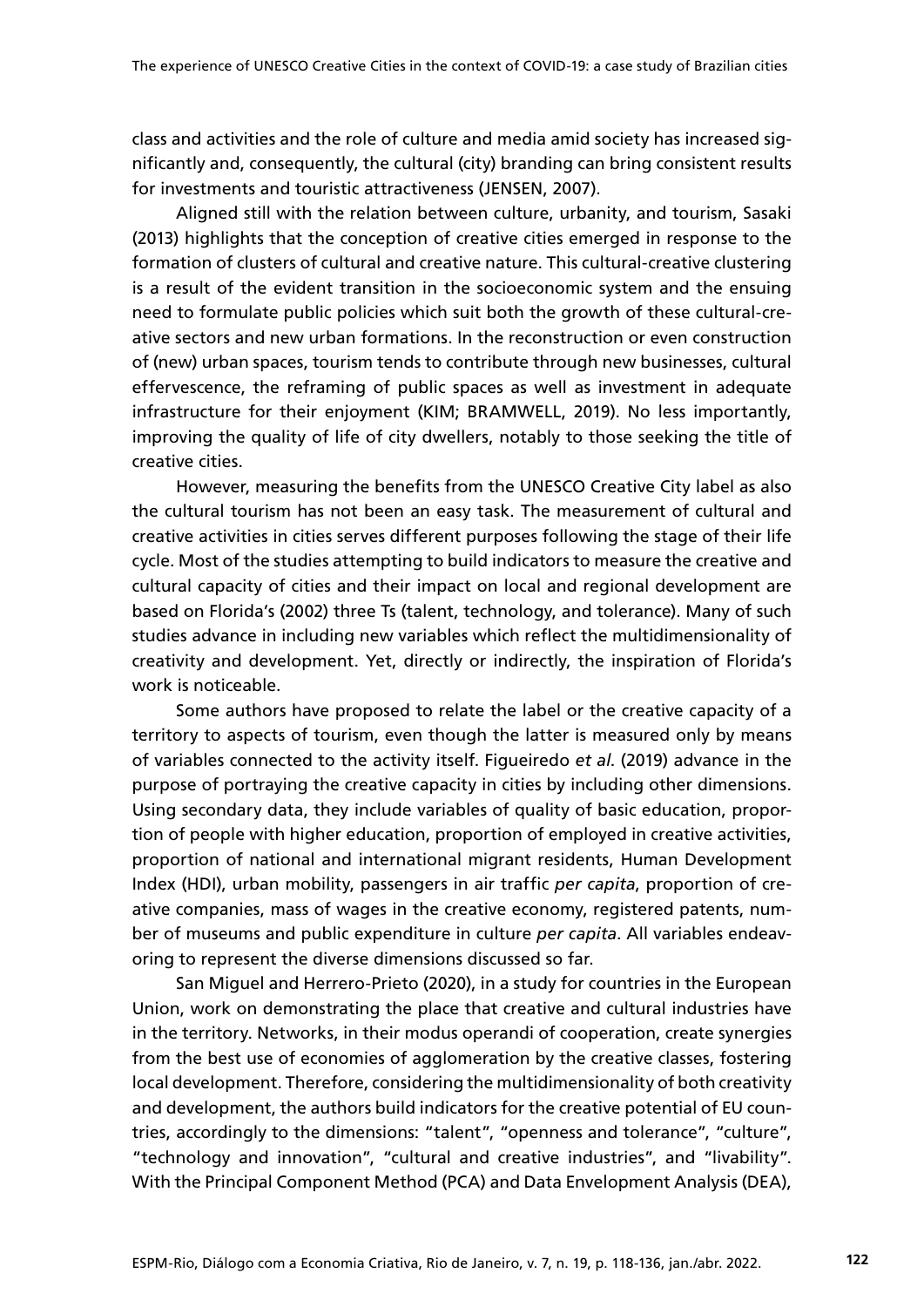they present the inequality in the potential for creative development in the region, with different regional patterns and polarization between Central and Northern Europe, on the one hand, and the East and the South, on the other. Furthermore, they show that creativity is a new source of disparities on the continent.

Guimarães, Ribeiro e Machado (2021) focus on two European cities that, unlike previous studies, are already part of the UCCN, Glasgow and Barcelona. The authors identify the absence of information as a restriction on the analysis of impact of the UNESCO label. In a context of parsimony of indicators, using the dimensions "talent", "attractiveness and connectivity", and "cultural environment and creative entrepreneurship" proposed by Figueiredo *et al*. (2019), the conclusion is that Barcelona, compared to Glasgow, achieved better results after joining the Network, highlighting the improvement in human capital and employment in the creative sector (talent), international attractiveness, urban mobility and air traffic (attractiveness and connectivity), and in *per capita* public spending on culture (cultural environment and creative entrepreneurship).

Exceptionally for Guimarães, Ribeiro and Machado (2021), there was no intention of measuring the impact of the creative city label on the works cited in this literature review. Likewise, the sources are organized in secondary data, often not covering the purpose of addressing the creative city dimensions in a wide periodicity (decennial, for example). As well as the remaining inability of the used data to express the diverse, comprehensive and spontaneous character of the cultural and creative expressions in the urban space and its relation with tourism.

When it comes to the concept of networks, there is a need of information concerning the dimension of organizational capacity and articulation between actors which, in the case of creative cities, account for interinstitutional, intra-cities, and between creative cities relations, all playing a significant role in the networking processes (POWELL, 1990; COHENDET; GRANDADAM; SIMON, 2010; ROSI, 2014). Alongside, information for monitoring an indicator system would require the history of the label activity axis, types of products, interaction of economic segments related to the specific modality among others, *e.g.:* promotion of innovation and local artists, forms of financing, training, and encouragement for young artists, sharing of knowledge, deepening of local population identity, maintenance of cultural spaces, revitalization of public places, impacts on tourism activities, and challenges encountered before and during the designation process. Unquestionably, the nature of this information demands the organization of a specific primary database.

In the case of the UCCN, a system of indicators has not yet been organized. This practice would alleviate the fragmentation of the Network, improving not only communication strategies for image building and cities branding, but primarily creating assessment tools of specific and complementary policies linked to the development and success of the goals proposed for the labeling. This would also make possible to measure the direct and indirect effects of the label on other economic sectors, including tourism, as well as stronger cooperation between members.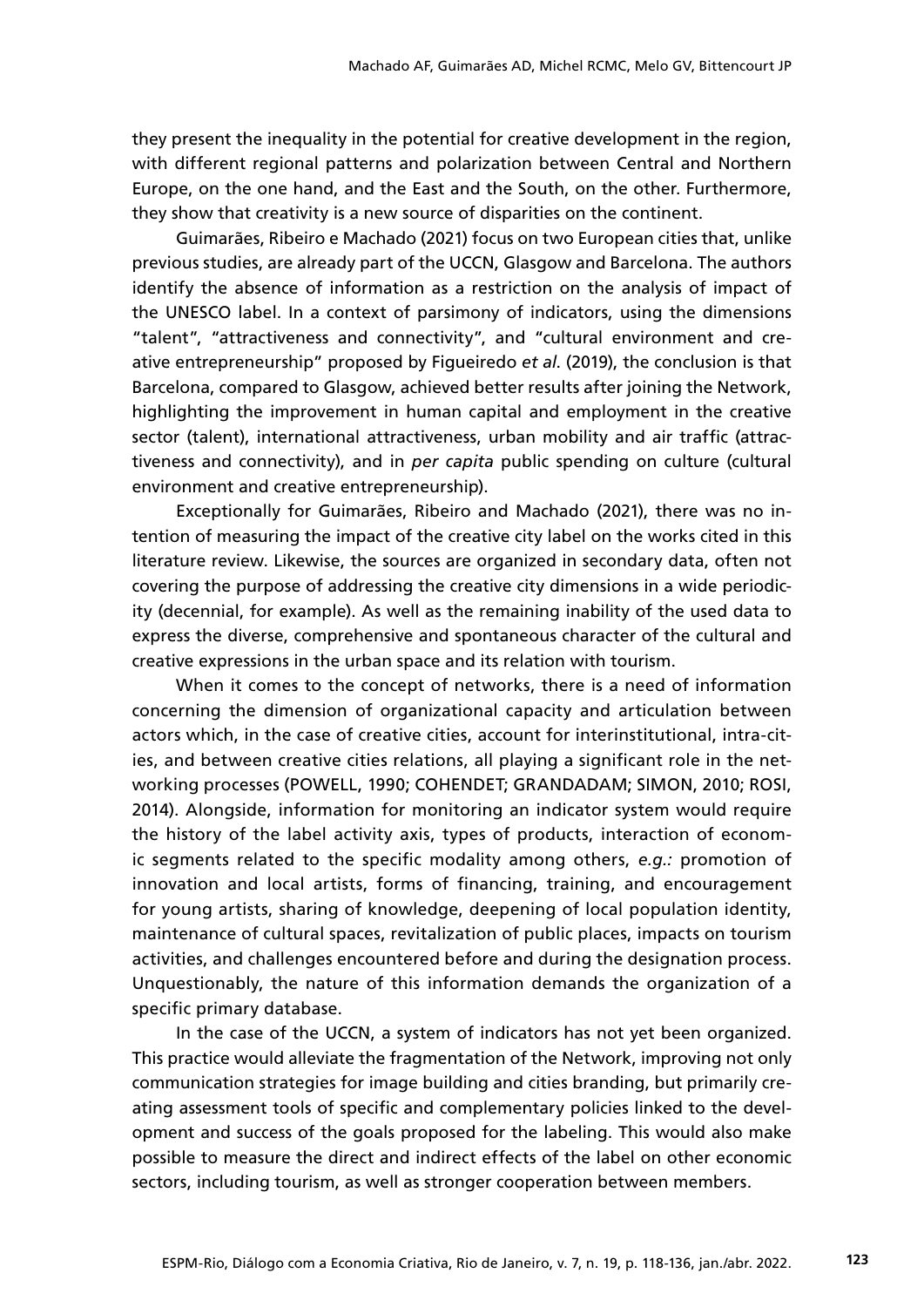Notably, such a system could have a relevant role to guide managers in atypical (and challenging) contexts as the COVID-19 outbreak. As pointed out in the introduction, due to lockdowns and/or social distance measures, activities related to the experiences embedded in agglomerations have suffered a significant impact on revenue/ income and job maintenance. Within the scope of the UCCN seven modalities (Crafts and Folk Arts, Design, Film, Gastronomy, Literature, Media Arts and Music), the pandemic effects can be considered even harder for those who depend on events, as Crafts and Folk Arts, Gastronomy, and Music. However, the absence of organized and consolidated information does not allow this statement to be proven actual. Still, institutional literature came out trying to navigate how to address such an upheaval moment.

As this study aims to assess the setting within COVID-19 outbreak, delving into two Brazilian (creative) cities, the cases description covers primary and secondary information by interviewing managers and consulting data about the activity granted as complementary ones, like the case of tourism. As recognized in this brief literature review, the local and labeling context are of great applicability when attempting to comprehend the creative territories. Therefore, the two creative cities are described in the next section.

## CONTEXTUALIZATION OF CREATIVE CITIES IN THEIR FIELDS SINCE INTEGRATION INTO THE UCCN

This section provides a brief description of the creative cities taken as case study: Curitiba and Florianópolis. The spotlight is on the UNESCO label management performance respectively in the field of design and gastronomy, as mentioned in the introduction.

Designated as a Creative City in Design by UNESCO in 2014, Curitiba, capital of the state of Paraná, located in the south of Brazil, has a population of almost two million inhabitants. At first, according to the managers, the intention was to insert the city into a cooperation network. Subsequently, with the engagement of different groups, the label has stimulated exchange between the creative sectors and validation of public policies to promote the creative economy sector in the city.

During these years as a Creative City, Curitiba has hosted some important events for local and international creative communities. Among them, we highlight "Design and the New Cities", which took place in 2016, "Design for a Better World" and "Smart City Expo Curitiba", in 2018, which were attended by representatives of cities that are members of the Network as Helsinki, Puebla, Buenos Aires, and Brasília. Additionally, it was the first Brazilian city that hosted a HUB 20302 for the implementation of the Sustainable Development Goals (SDGs)<sup>3</sup>. In 2014 and 2015, the "International Forum

<sup>2</sup> "The Impact Hub coworking is a global community that was born in London with the initiative of creating a collaborative workspace for people interested in promoting great transformations in the world. Since then, this idea has only been spreading and today it is present in more than 110 locations and consists of more than 16,000 members on 5 continents" (IMPACT HUB CURITIBA, 2022).

<sup>3</sup> ["The 2030 Agenda for Sustainable Development,,](https://sdgs.un.org/2030agenda) adopted by all United Nations Member States in 2015, provides a shared blueprint for peace and prosperity for people and the planet, now and into the future. At its heart are the 17 Sustainable Development Goals (SDGs), which are an urgent call for action by all countries — developed and developing — in a global partnership. "Available at: [https://](https://sdgs.un.org/goals) [sdgs.un.org/goals.](https://sdgs.un.org/goals)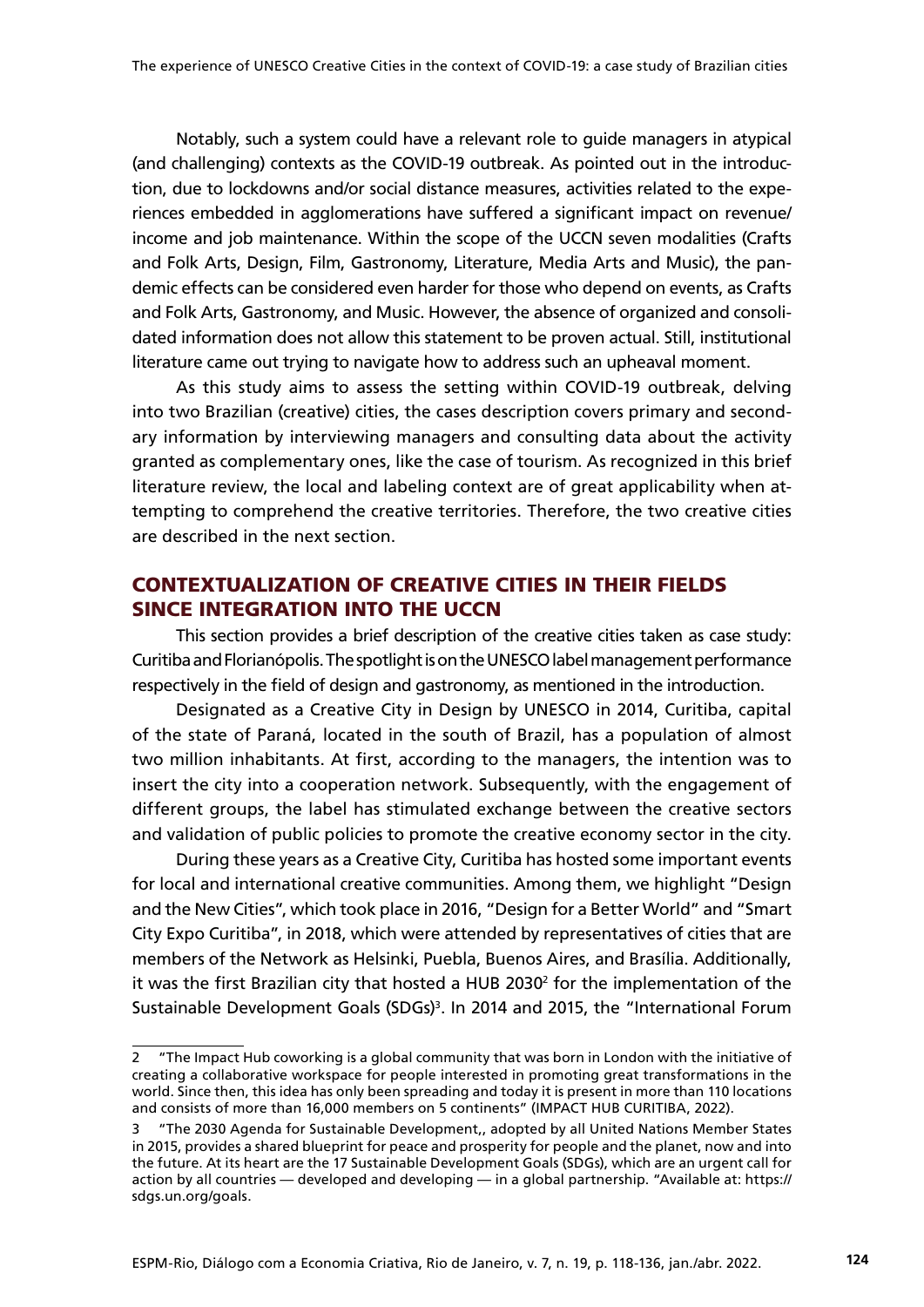Design Friendly Cities" took place in the city, with the presence of design experts from other Creative Cities, such as Shanghai and Cape Town.

According to the UCCN Monitoring Report, published in 2018, until then, the city had not hosted any annual meetings of the Network, nor had participated in other meetings due to financial restrictions. However, it has promoted bilateral meetings with Brasília, Buenos Aires, Mexico City and Puebla, Creative Cities of Design, and Santos, Creative City of Cinema. Moreover, still in 2018, Curitiba presented its experience with urban design at the Brazilian Creative Industries Market (MicBR) and, invited by the Mexican embassy, represented Brazil with an exhibition on good practices and urban design in the  $10<sup>th</sup>$  edition of the "Friendly Cultures Fair".

In Figueiredo *et al*. (2019), among the 27 Brazilian capitals, Curitiba was in the fifth position in the "talent" dimension (proportion of the population with higher education; proportion of people in cultural and creative occupations; proficiency in basic education); and sixth in both "attractiveness and connectivity" (proportion of national and international migrant residents, HDI, proportion of urbanized roads, passengers in air traffic *per capita*), and "cultural and creative entrepreneurship environment" (proportion of creative companies, mass of wages in the creative economy, registered patents, number of museums and *per capita* public cultural expenditure).

Florianópolis is the case study in the category of gastronomy. Also located in the southern region of Brazil, Florianópolis is the capital of the state of Santa Catarina and has just over 500 thousand inhabitants. It is well known for tourism mainly for the beaches in its islands and mainland. The city, recognized as the Brazilian capital of quality of life, the best city in the country for entrepreneurship, and the capital of oyster, joined the UCCN in 2014. In Figueiredo *et al*. (2019), Florianópolis was the capital city with best results in the proposed indicator of creative potential, in the three dimensions, "talent", "attractiveness and connectivity", and "in cultural and creative entrepreneurship".

According to the *FloripAmanhã* Association, the entity that coordinates the label governance, Florianópolis has always been a spotlight, either for its beaches and natural beauty or gastronomy. Specialized magazines have long been distinguishing it as a tourist destination chosen by people from all over Brazil and increasingly from abroad. The option for Gastronomy seeks to enhance qualified tourism, considering:

- the largest maritime nursery in the country;
- tradition and diversity characterizing the local gastronomy;
- qualified offer of professionals in all segments related to gastronomy;
- gastronomic itineraries established and supported by sectoral institutions as the Brazilian Micro and Small Business Support Service (*Serviço Brasileiro de Apoio às Micro e Pequenas Empresas* — SEBRAE), the Brazilian Association of Bars and Restaurants (*Associação Brasileira de Bares e Restaurantes* — ABRASEL), among others;
- offering technical and higher courses within the gastronomy field;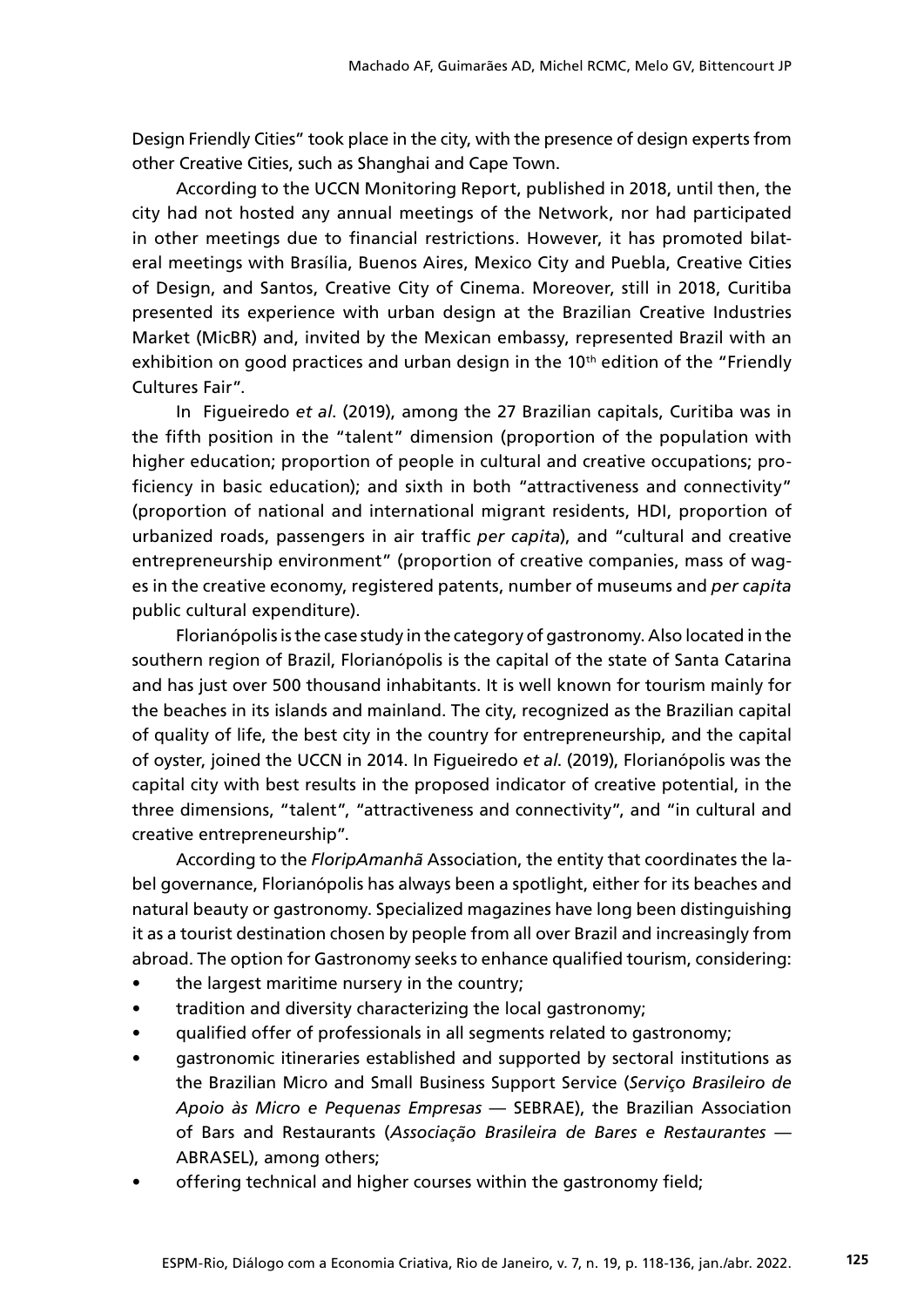- gastronomic festivals and fairs, as the annual Oyster fair (*Feira Nacional da Ostra e da Cultura Açoriana* – FENAOSTRA);
- several initiatives of small gastronomic festivals.

Yu and Sun (2019, p. 258) report the experience of Macau as a Creative City of Gastronomy through Instagram, reflecting that gastronomic tourism is not only about food, but a combination of experience, culture, and landscape. Gastronomic tourism in Florianópolis combines all these characteristics.

The label governance is shared with a Strategic and a Tactical Group. The Strategic Group is responsible for defining the Program's guidelines, ensuring shared governance with the *FloripAmanhã* Association, the *Instituto Federal de Santa Catarina* (IFSC), the National Commercial Learning Service of Santa Catarina (*Serviço Nacional de Aprendizagem Comercial de Santa Catarina* — SENAC-SC), SEBRAE-SC, and Florianópolis City Hall through the Municipal Secretariat for Tourism, Technology, and Economic Development. As to the Tactical Group, its responsibility is the construction and execution of the projects. Adding to the entities of the Strategic Group is the Union of Hotels, Restaurants, Bars, and Similars of Florianópolis (*Sindicato de Hotéis, Restaurantes, Bares e Similares de Florianópolis* — SHRBS), ABRASEL-SC, *Faculdade Estácio de Florianópolis* (ESTÁCIO), Arts Center of the State University of Santa Catarina (*Centro de Artes da Universidade do Estado de Santa Catarina*  — CEART-UDESC), *Universidade do Sul de Santa Catarina* (UNISUL), *Universidade Federal de Santa Catarina* (UFSC), Federation of Commerce of the State of Santa Catarina (*Federação do Comércio de Bens, Serviços e Turismo de Santa Catarina* — FECOMÉRCIO-SC), Social Service of Commerce of Santa Catarina (*Serviço Social do Comércio de Santa Catarina* — SESC-SC), Florianópolis and Region Convention & Visitors Bureau and Chamber of Shopkeepers of Florianópolis (*Câmara de Dirigentes Lojistas de Florianópolis* — CDL Florianópolis).

The participation of the entities that are part of the governance — representants of the governmental spheres, academia, and productive sector — are relevant to the program, as it is through them that they enhance the label's performance. Since joining the network, Florianópolis has also had an active participation in several international events, as well as promoting local actions focused on gastronomy. The city participated in international forums in Portugal, China, Poland, Turkey, and Norway, and nationally for instance, the *Folia Gastronômica* in Paraty, the International Creative Economy Fair in João Pessoa, and the first edition of MicBR, in São Paulo, which aimed to boost the internationalization of Brazilian cultural production and the exchange between countries, particularly within South America.

In 2019, representatives from Florianópolis joined the international forum in Macau, the "Gastronomic Made in Italy" Contest, in Parma (Italy), and, invited by the Jiangsu Province government, in the second edition of "China (Huai'an) International Food Expo". It has also participated in the UNESCO/Mazatlán International Meeting "Creativity and cultural tourism for sustainable development" in Mazatlán (Mexico), as well as other conferences related to the topic in Italy, Turkey, and China. Moreover,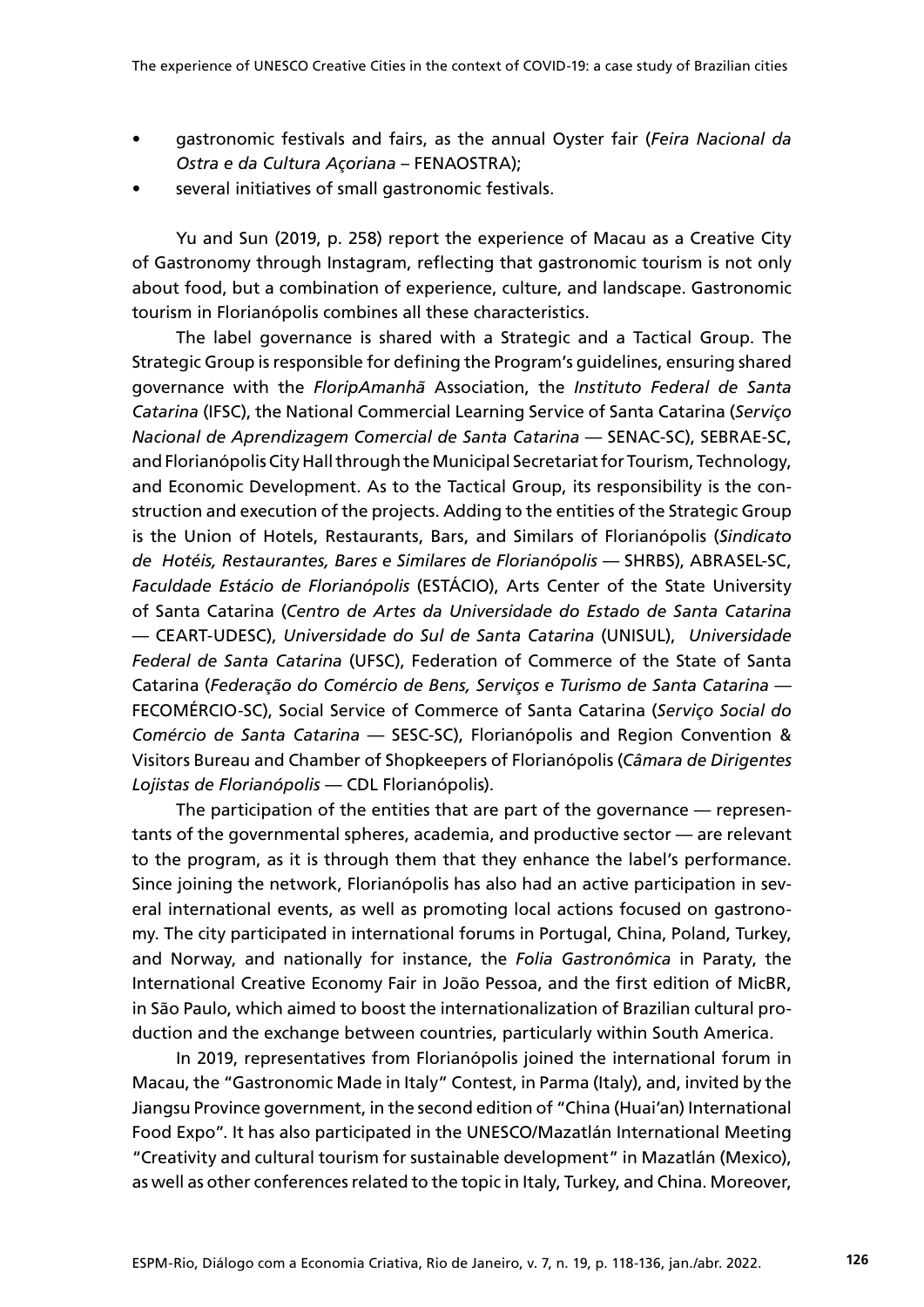*FloripAmanhã* supports the Fenaostra intending to strengthen local gastronomy and culture. The 19th edition of Fenaostra, in 2018, was attended by 72 thousand people and 180 thousand oysters were consumed in 10 days of the event. Florianópolis is responsible for the production of 90% of oysters in the country.

The description of actions taken by the two UNESCO Creative Cities in the two modalities suggests engagement of their label managers in the support and boosting the granted creative activity. Indeed, the focus is on promoting national and international events. This emphasis is probably due to the fact that Brazilian cities are still little known worldwide and invest in tourism as an important income source.

## SITUATION OF CREATIVE CITIES DURING THE COVID-19 PANDEMIC: LABOR MARKET AND TOURISM FLOW

This section mixes information given by the label managers $\rm ^4$  from the two cities with socioeconomic information available about each in the pre- and post-pandemic outbreak. As secondary data sources have a different nature and methodological structure, they serve to situate the difficulties arising due to the COVID-19 rather than to properly measure its impacts.

In the questionnaire to the managers, one of the main issues addressed was the situation of the project before the pandemic, focusing on 2019 as a milestone. It was asked: "Until December 2019, what has been accomplished within the scope of the project? (If possible, briefly list the actions taken). Were all these results foreseen in the application portfolio? What went beyond? And what was not possible to do and why?".

In the case of Curitiba, the manager answered that 2019 was a milestone for the label governance, since a municipal decree was enacted formalizing the shared management between public, private, and educational institutions. This has allowed for an exchange and construction of synergies in actions related to stimulate the accreditation. In 2020, a mapping was carried out to add up to the formulation of a policy to promote the city within its creative economy. After March 2020, when the pandemic started in Brazil, actions were taken to raise awareness of the disease and prevention forms. To illustrate, a task force of designers has created, produced, and delivered supplies to the health sector. The design community produced protective masks in a coordinated manner, distributing them to health facilities around the city.

As design functions transversally, taking part in diverse economic sectors, the effects of the pandemic were differentiated according to the impact of social isolation in the final delivery of its production. In a way, the data on occupation show that the differentiated effect did not alter the sector's participation in job creation during the pandemic in Curitiba. According to the IBGE<sup>5</sup> National Household Sample Survey (*Pesquisa Nacional por Amostra de Domicílios* — PNAD), since the designation

Script of the questionary was sent to each of the managers at the end of 2020. Two answered in 2020 and two others in March 2021.

<sup>5</sup> Brazilian Institute of Geography and Statistics (*Instituto Brasileiro de Geografia e Estatística*).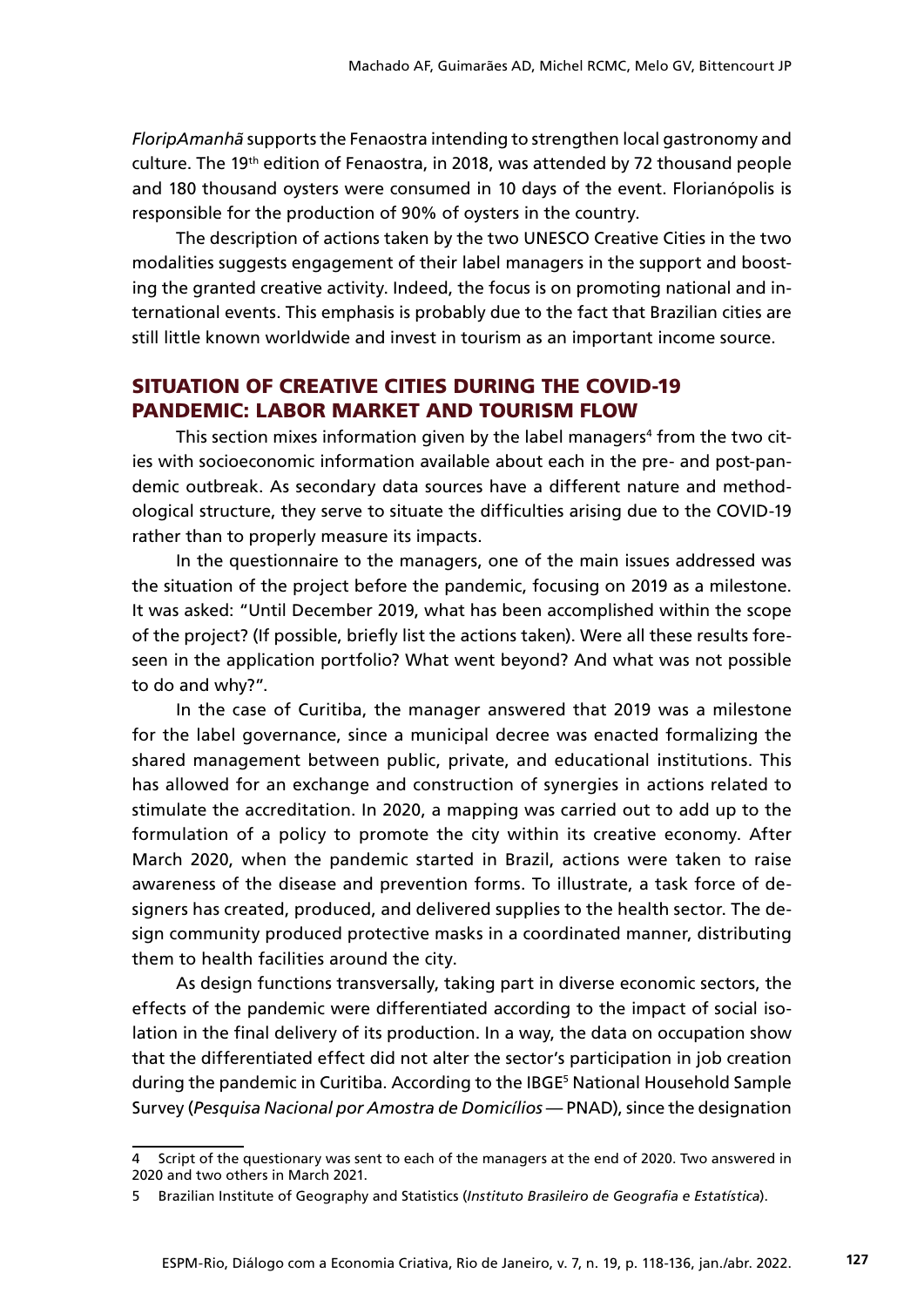of the label, there has been an expansion in the sector. In 2019, participation had increased to 0.9% with 8,751 workers. In 2020, the number of employed persons has, though, decreased to 8,464, but the participation in the total employment remained stable (0.9%). Although the results of informality<sup>6</sup> indicate a rising from 2014 to 2020, there is a reduction in the informality rate from 15.6 to 9.3% from 2019 to 2020. This might indicate that the self-employed and unregistered workers were the ones most affected, while those with ties to companies, especially in remote work or in establishments, maintained their positions (Table 1).

Table 1. Labor market indicators for Design and Tourism sectors, Curitiba, 2014 and 2020 (third quarter).

| <b>Sector</b> | 2014  | Workers   Workers  <br>2020 | (%)<br>people<br>2014 | (%)<br>emploved   emploved  <br>people<br>2020 | Informality   Informality<br>2014 (%) | 2020 (%) | $ $ of the $ $ of the<br>wage<br>mass<br>2014 | Share   Share<br>wage<br>mass<br>2020 |
|---------------|-------|-----------------------------|-----------------------|------------------------------------------------|---------------------------------------|----------|-----------------------------------------------|---------------------------------------|
| Design        | 6,093 | 8,464                       | 0.6                   | 0.9                                            | 5.4                                   | 9.3      |                                               |                                       |
| Tourism       | 4,039 | 2,976                       | 0.4                   | 0.3                                            | 8.6                                   | 17.4     | 1.3                                           | 1.8                                   |

Source: Continuous PNAD (IBGE, 2021).

Related to the income of workers in the design sector, there have been no major changes over the years. In 2014 and 2020, the sector's share of the wage mass (over the total wage mass of employed workers) remains approximately the same. These results again might indicate a better sectorial response to the impacts of the COVID-19 effects.

On the other hand, in the tourism sector, the results were not so positive. The sector participation of workers in total economy had a slight reduction in 2020 compared to 2014 (0.4 to 0.3%), but it represented an absolute drop of approximately 30% of workers (4,039 to 2,976). Informality increased considerably (8.6 to 17.4%) and the only positive result was the gain in participation of the sector's wage mass (1.3 to 1.8).

Concerning the tourism flow, data from the National Civil Aviation Agency of Brazil (*Agência Nacional de Aviação Civil —* ANAC) show a decrease in the number of passengers that arrive at the Curitiba Airport in 2020. In 2014, the number of passengers that arrived at the airport was 3,668,662, of which about 2% were international flights (70,292). It should be noted that this was an atypical year for tourism in some cities in Brazil, Curitiba included, since the country hosted the FIFA World Cup, tending to increase the statistics for passengers. In 2015, this flow was of 3,617,253 with 1.9% of international flights (69,549); in 2019, 3,275,390 passengers, with less than 1% of international flights (38,410); and in 2020 this number was 1,287,807 with 0.6% of international flights (8,282). Figure 1 brings the numbers trajectory.

<sup>6</sup> In the Brazilian economy, the informality of work is significant and, therefore, it is necessary to always incorporate this concept in its analyzes. Some economic sectors are even more impacted by informal employment contracts, such as artistic and cultural activities, as well as some food service activities, among others.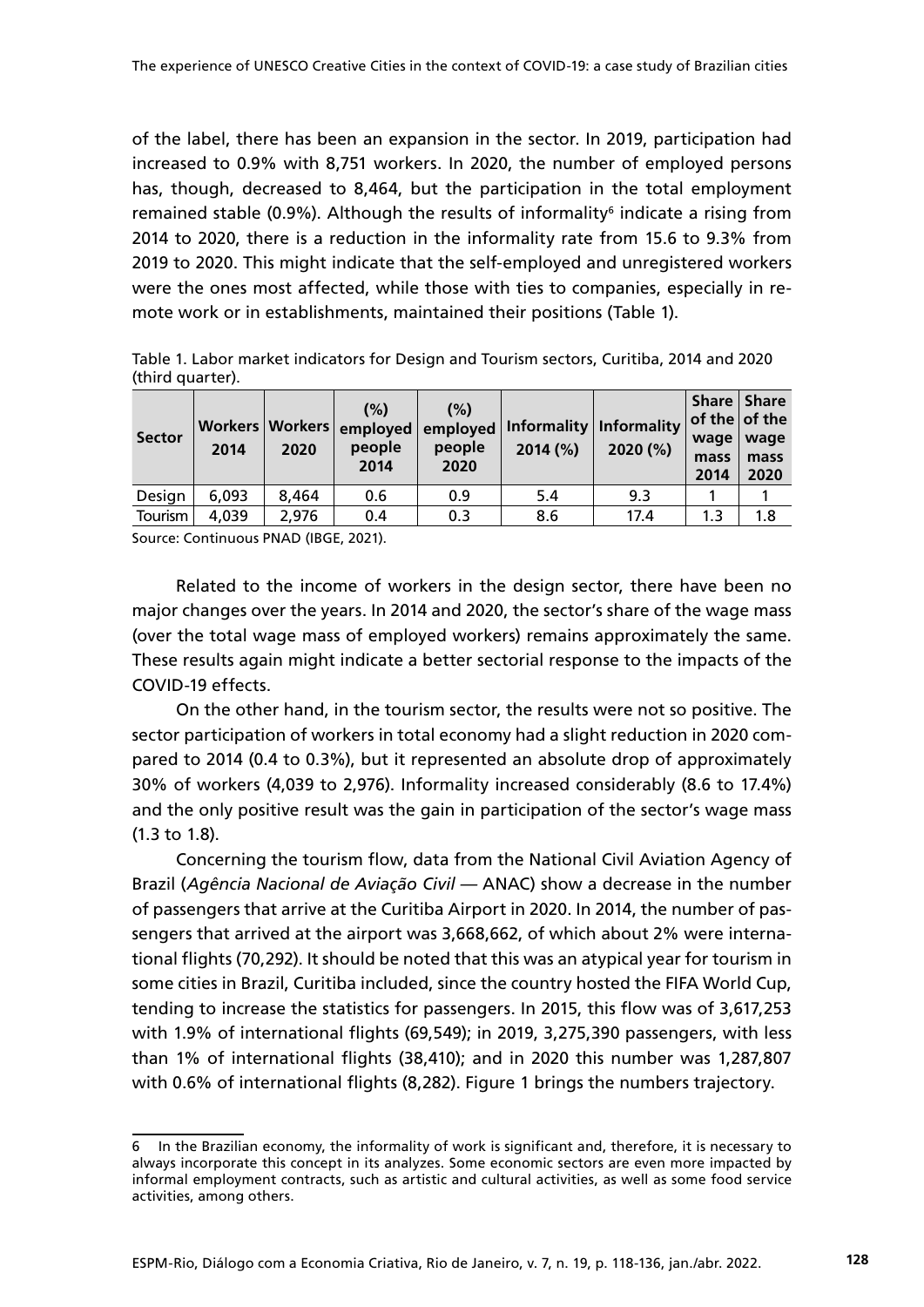

Source: ANAC (2021). Figure 1. Total Passengers flow at Curitiba Airport, monthly.

Brazil is an extensive country with different airports distributed throughout the territory. The flight paths, usually, comprehends scales in different cities. A passenger who comes to Curitiba from another country may, at first, disembark at another Brazilian airport and then fly to Curitiba. In this sense, the data presented here does not precisely reflect the total amount of international passengers that arrive in the city. It reflects only those who arrive from a direct flight. Figure 2 shows the data disaggregated between domestic and international flights from 2012 to 2020.



Source: ANAC (2021). Figure 2. Domestic and International Flights to Curitiba Airport, monthly. Source: ANAC (2021).

The number of enterprises related to tourism activity in Curitiba is presented in Figure 3. According to the Social Information Annual Relation (*Relação Annual de*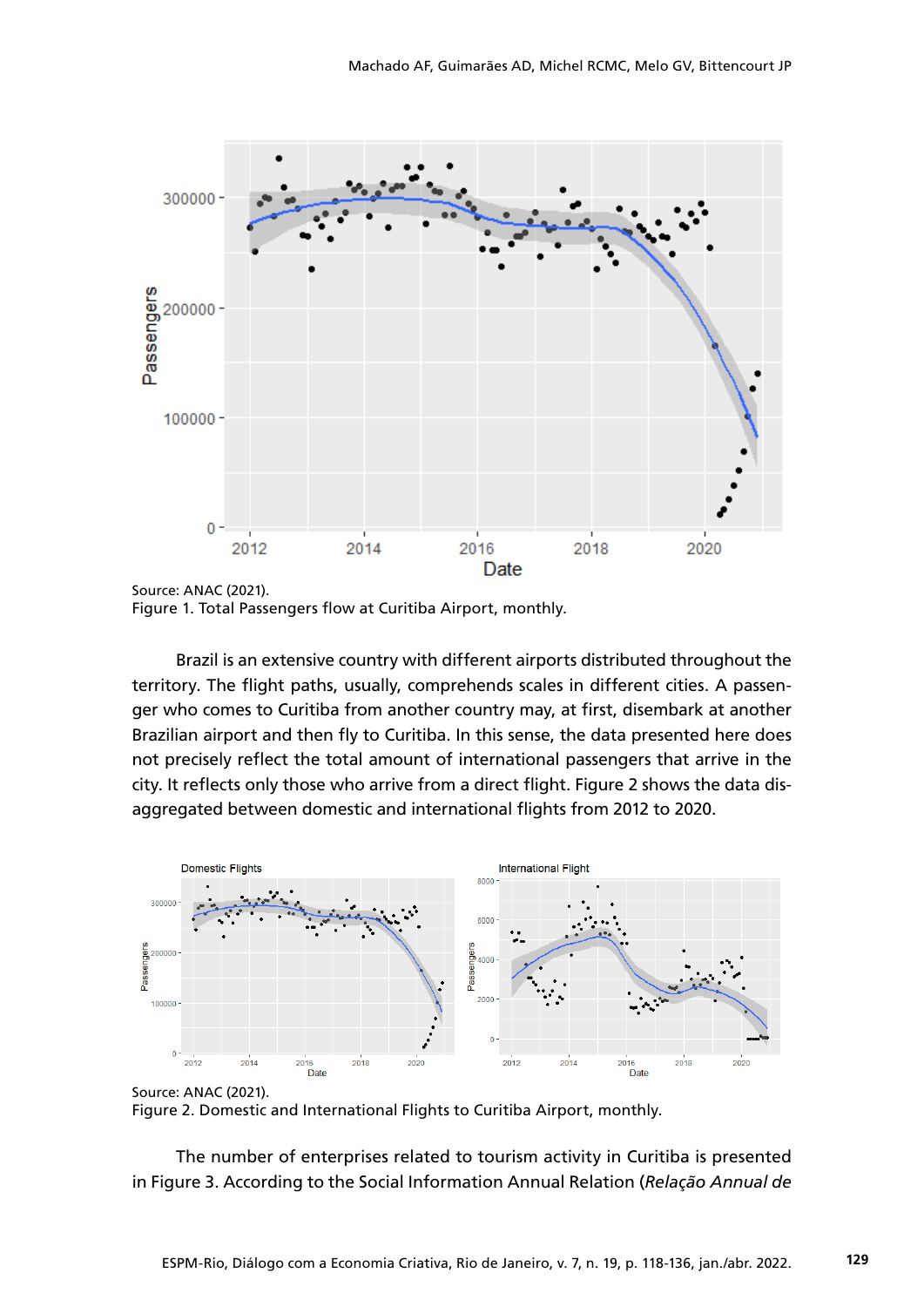

Figure 3. Tourism enterprises in Curitiba, 2012-2019. Source: RAIS (BRASIL, 2021).

*Informações Sociais – RAIS*) in 2012 there were slightly less than one thousand business units acting. At 2014 (the year of the FIFA World Cup) this number increased to 1,014 units. After 2014, a consistent decrease was noticed in the tourism enterprises present in the city.

Florianópolis and its creative sector had some different trajectories from Curitiba in relation to the brand and the pandemic. As the manager states:

> The first four years of the program's implementation were a lot of learning, searching for and building partnerships with different segments and cities in the Network and we realized that the areas of tourism, literature, architecture, design, and handicrafts have been enabling growth step by step, impacting the development, in particular, of vulnerable communities with an effective action based on the 2030 Agenda, which is a commitment of UNESCO (GESTOR DA CIDADE DE CURITIBA, 2021).

However, in 2020, the extent of the impact of the pandemic is significant, heavily damaging the gastronomic sector. About 93% of restaurants and bars were severely affected, some have closed, and others went bankrupt. For the manager: "The sector should take two to three years to recover, so expectations are not encouraging" (GESTOR DA CIDADE DE CURITIBA, 2021)*.*

Actions to deal with the harmful conditions encompasses: campaign to collect food and personal hygiene items; fundraising campaign and purchase of tests for COVID-19; construction of the *Floripa Sustentável*, a socioeconomic recovery plan; organization of lives with other Brazilian and international cities to exchange good practices in coping with COVID-19 within the Gastronomy production chain; participation in international lives promoted by UNESCO with a focus on the impacts of COVID-19; and construction of a manual of good practices for home deliveries*.*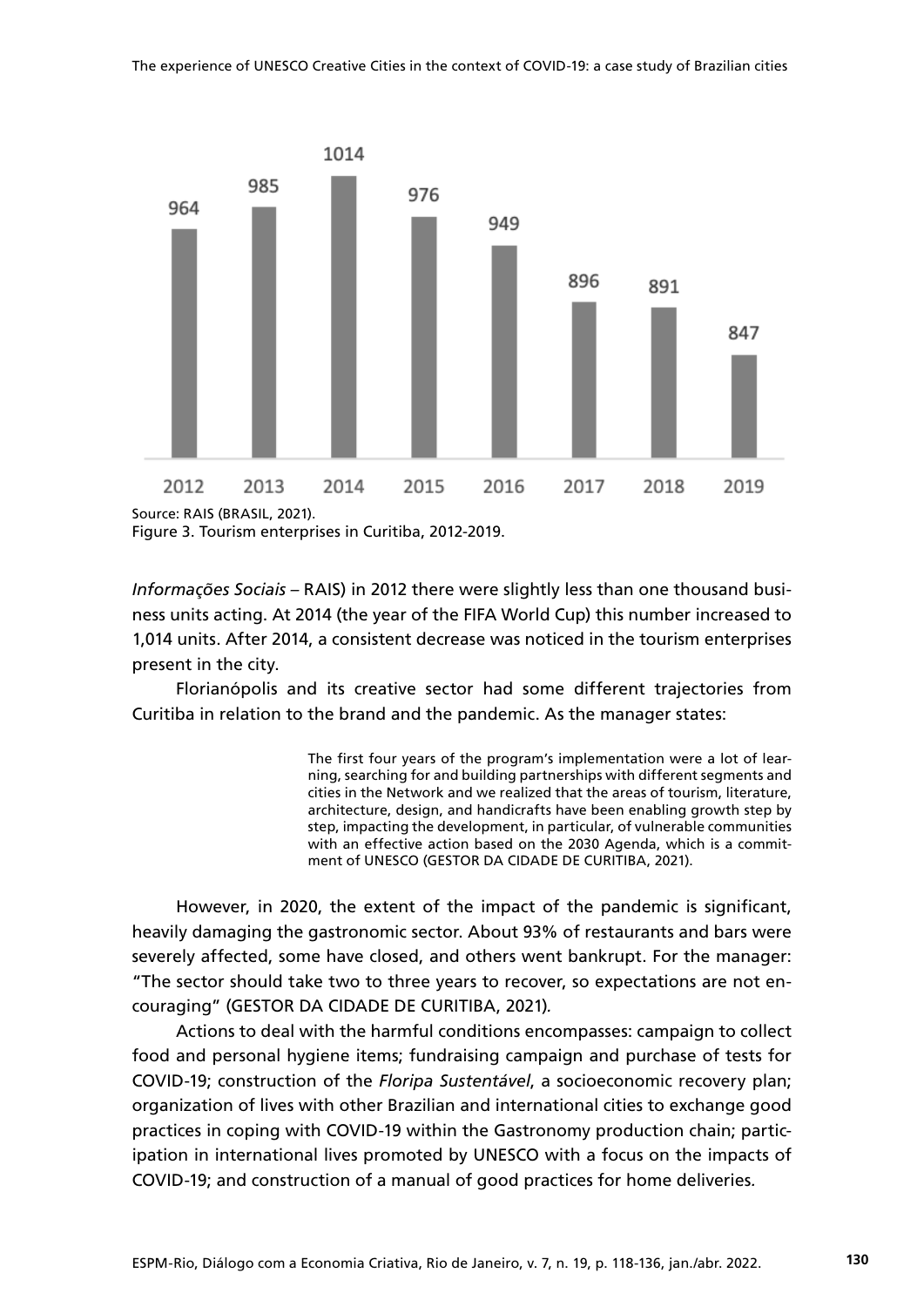When analyzing the data on occupation in Florianópolis, in 2014, the gastronomic sector in the city had 10,189 workers (Continuous PNAD), which represented 4.3% of the employed population. In 2020, there was a sharp drop in these numbers, with the employed population over 3.3% (7,546 workers). In other words, apparently the impact of the pandemic in the sector was quite significant, reaching a level of participation lower than that of 2014. As for to the sector's informality rate, in 2014 it was 7.5%, rising to 31.2%, in 2020, even higher than 2019. Unlike Curitiba, the crisis generated by COVID-19 increased the participation of precarious work in gastronomy. The damaging impacts of the pandemic can also be seen in the income of the segment workers. In 2014, the share of wage mass was 2.4% but in 2020, it dropped to a level of participation less than 2014, with only 1.7% (Table 2).

Table 2. Labor market indicators for Gastronomy and Tourism sectors, Florianópolis, 2014 and 2020.

| <b>Sector</b>  | Workers  <br>2014 | Workers<br>2020 | (%)<br>people<br>2014 | (%)<br>people<br>2020 | 2014 (%) | employed employed   Informality   Informality<br>2020(%) | Share  <br>$\vert$ of the $\vert$ of the<br>wage<br>mass<br>2014 | <b>Share</b><br>wage<br>mass<br>2020 |
|----------------|-------------------|-----------------|-----------------------|-----------------------|----------|----------------------------------------------------------|------------------------------------------------------------------|--------------------------------------|
| Gastronomy     | 10.189            | 7.546           | 4.3                   | 3.3                   | 7.5      | 31.2                                                     | 2.4                                                              | 1.7                                  |
| <b>Tourism</b> | 1,285             | 1,364           | 0.5                   | 0.5                   |          | 14                                                       | 1.4                                                              | 0.7                                  |

Source: Continuous PNAD (IBGE, 2021).

In Florianópolis, the tourism sector had a 0.5% share in 2014 with 1,285 workers. In 2020, the sector maintained its participation even with the slight increase of workers in absolute numbers to 1,364. In regard to informality, the sector went from practically none in 2014 to 14% in 2020. Again, unlike Curitiba, the negative impacts in this sector can also be seen in workers' earnings. The share of wage mass went from 1.4% in 2014 to only 0.7% in 2020, half of the participation observed in 2014.

Concerning the tourism flow in the city, the ANAC data shows a negative impact on the number of passengers arriving at the Florianopolis airport. In 2014, 5,426,987 people arrived by plane, circa 2.5% came from international flights (134,662); in 2015 this number was 5,445,373 with 2.7% from international flights (146,161); in 2019, 5,192,644 passengers in total with an increase in the international flight participation reaching 3.3% (171,286 passengers). In 2020, the numbers as expected were significantly lower, with 2,198,296 total passengers and almost 4% from international flights (84,181). Figure 4 shows the number trajectory.

The international flights statistics was presenting a positive trajectory since 2015, but the pandemic significantly reduce this number, as shown in Figure 5. The city was experiencing a greater international tourist flow in the pre-pandemic period. As stated before, Florianópolis is known for its natural attractions, the famous beaches, so this number is not only specifically related to the creative economy, gastronomy or cultural activities.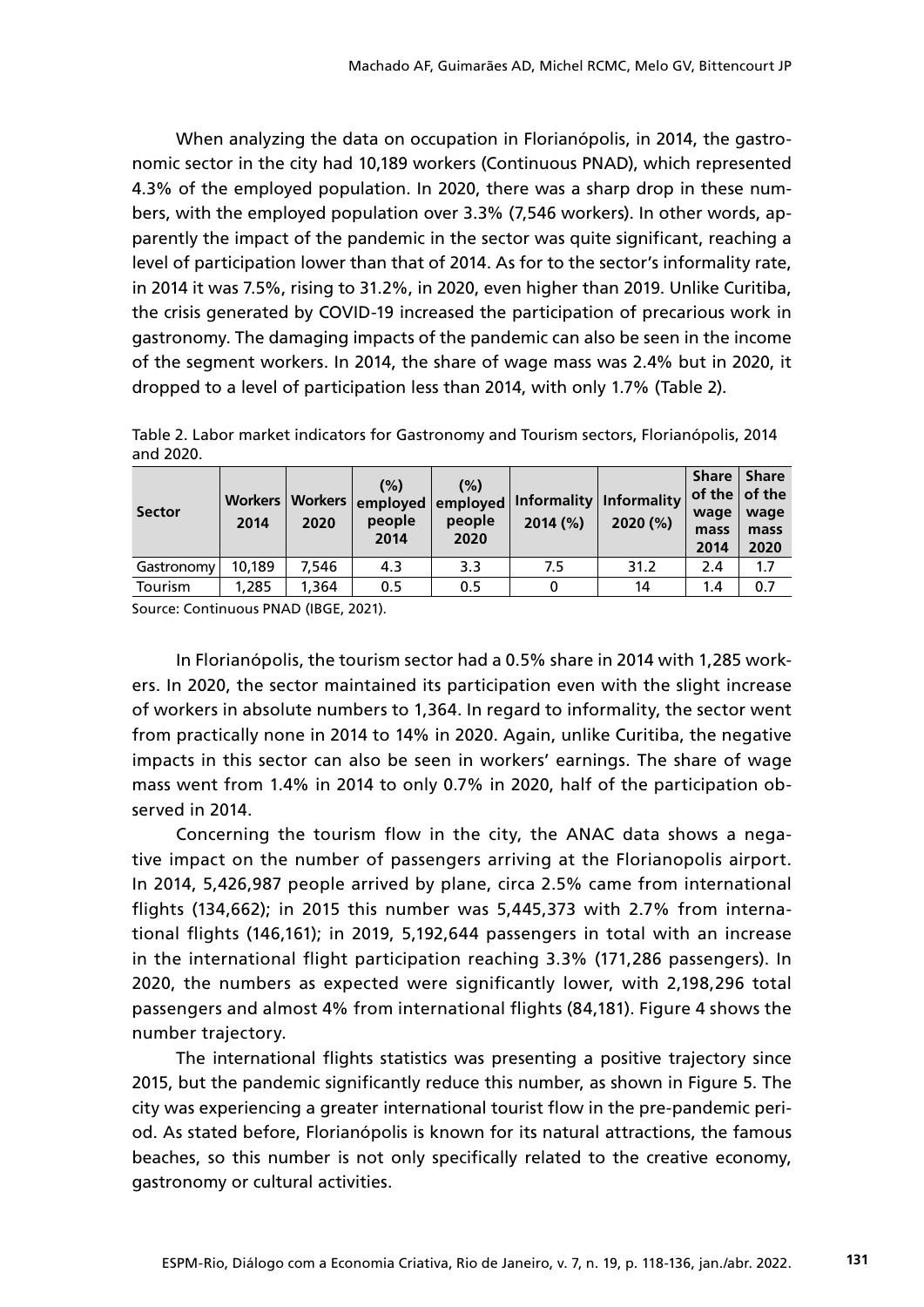

Source: ANAC (2021). Figure 4. Total Passengers flow at Florianópolis Airport, monthly.



Source: ANAC (2021). Source: ANAC (2021).

Figure 5. Domestic and International Flights to Florianópolis Airport, monthly. **Figure 5.** Domestic and International Flights to Florianópolis Airport, monthly.

Figure 6 presents the total number of enterprises related to tourism activity in Florianópolis. According to RAIS (BRASIL, 2021), in 2012 there were less than 650 business units related to tourism. In 2014, this number reached 706 units. The post-2014 trajectory is different from Curitiba, presenting a more stable tendency with a decrease in 2019. It is worth mentioning that Florianópolis was not a hosting city in the FIFA World Cup, therefore the distinct trajectory.

Inevitably, the pandemic has affected all sectors and people worldwide and in the two analyzed cities it was no different. In the case of the label, gastronomy was deeper impacted due to the activity characteristics involving agglomeration of local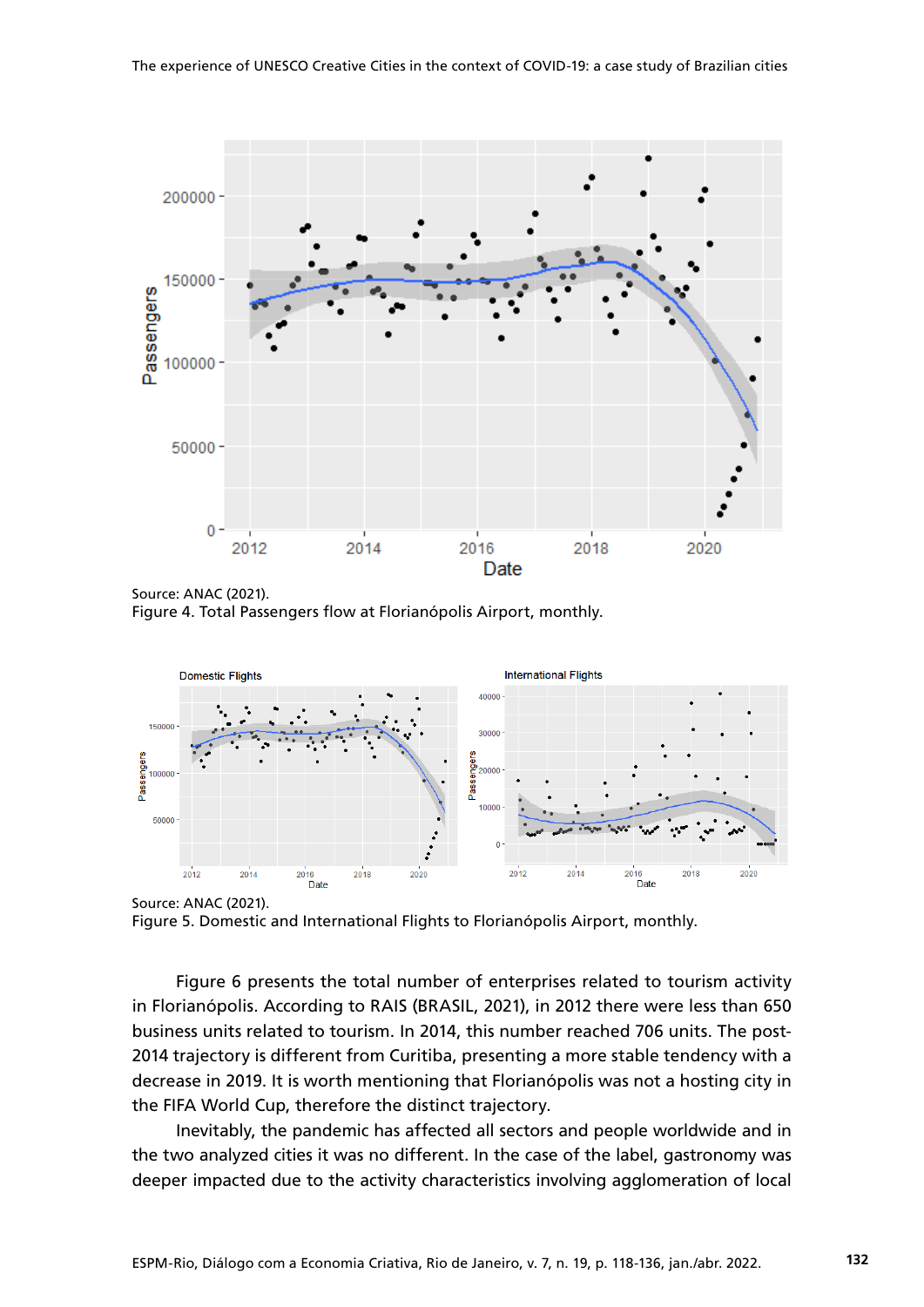

Figure 6. Tourism enterprises in Florianópolis, 2012-2019.

people as well as tourism. In a context of national inefficiency and incoordination of preventive policies for COVID-19, it is noteworthy the concern of the label management institutions in both cities to act in order to support initiatives within health and to vulnerable workers during the global shakeout. Outstandingly, Curitiba and Florianópolis have embraced digitalization to continue the sectors activities through the virtual environment, not only with events, but also promoting inter- and intrasectorial relationship and exchanges. Responsible bodies produced videos in both cities, although none of them have been directly connected to the modalities of the label, Design in Curitiba nor gastronomy in Florianópolis. Efforts have been made to provide a touristic experience by showing monuments, museums, and artistic collections.

#### FINAL CONSIDERATIONS

The objective of the article was to learn about practices and responses from two Brazilian creative cities, understanding the management of the UNESCO label and the handling of the COVID-19 pandemic in their territories, especially in the (co) related creative sectors. Both cities have suffered significant impacts in socioeconomic terms when analyzing the labor market of the creative category of reference (Gastronomy and Design). In the matters of tourism, there was an expressive reduction of jobs in Curitiba, accompanied by an increase of informality and participation in the mass wage, suggesting that either workers who are employed receive more or other economic sectors have had deeper reduction in remuneration. As to Florianópolis, the reduction regarding post-pandemic jobs was infamous, however the reduction in wage mass participation and an increased informality configures a more precarious working nature. It is important to emphasize that the informality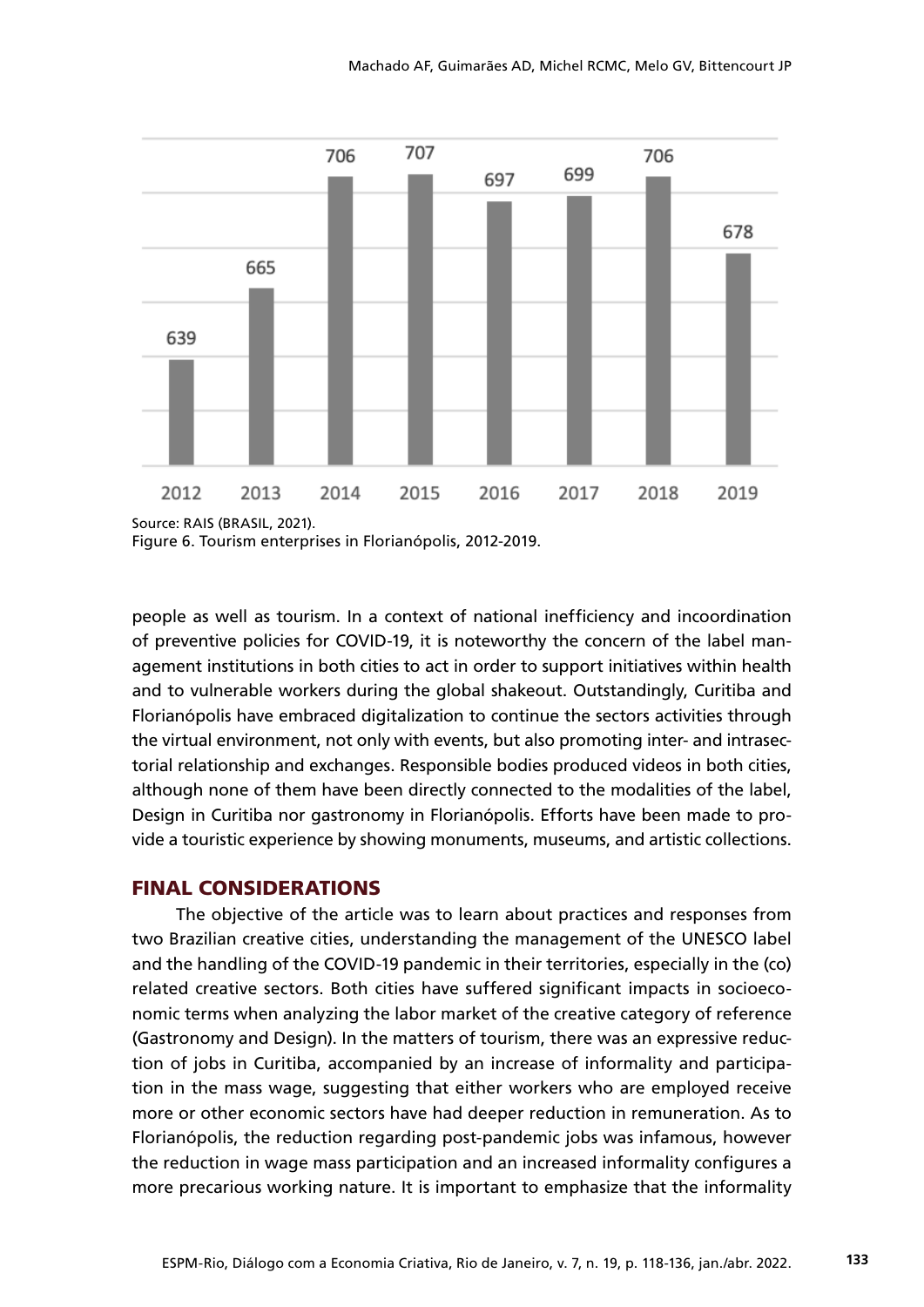in the cultural, creative, and touristic sector increased in both cities. This directly causes significant losses in social rights and work benefits such as social protection and retirement grantees.

The economic challenges as well as the form of management and governance of actions and measures to mitigate the pandemic impacts have been unsatisfactory nationally, which has faced hardships in the beginning of 2021 with records in the numbers of deaths and cases. In this context, the creative sectors became a little helpless in terms of recovery and protective practices specific to the sector, which in its turn also present more concerns with safety and health of the Brazilian society, collaborating with policies to alleviate the effects in the country as a whole. It is noteworthy that an analysis of the granting process (from application to be nominated an UNESCO Creative City) could be pursued, but, as presented in the literature review, there is a great obstacle of actually keeping the track of the extend of the label's impact into a territorial context due to a lack of coordination of information, efforts and, surely, a multi-complex ecosystem. In this sense, this paper draws attention to the need of coordinating the creative practices *vis-à-vis* regional and urban development.

As the case might be, although not having the historical path of the label process and effects regarding the studied cases, the momentum pointed out to certain difference between the responses and impacts of the pandemic between the two different sectors that characterized the cities. Florianópolis, City of Gastronomy, has emphasized more the effects of restrictions and social distancing in their activities, evident in the indicators of social character and employment. In a way, this fact was already expected, since gastronomic activity involves crowds and shared consumption of food, a behavior that was completely discouraged by international health institutions. In contrast, the design sector in Curitiba proved to be less affected than the city's tourism, once it is not necessarily impacted by social distancing and, on the contrary, the number shows increasing number of workers in design in 2020.

Curitiba and Florianópolis, by integrating the UCCN, have joined a worldwide platform that promotes dialogue between the private and public spheres, as well as the third sector about the centrality of creative and cultural activities in the urban space. The main focus of the Network is the creation and strengthening of institutional relations between different cities fostering experiences exchange, shared contributions, and collaboration. Such initiatives are even more required at challenging times when various segments within the culture sector must reinvent themselves. Yet, there has not been an organization nor systematization of a database which can contribute to policies formulation and researches covering the monitoring of the label positive effects in the granted cities nor the upheaval of the pandemic. Thus, this study advances in highlighting that there is an already solidified structure of creative cities, ready to boost their socioeconomic features. Hence, or future agenda, advancing in reflecting on this organizational gap of information can contribute to the comprehension and improvement of creative territories within its multidimensionality in diverse cultural settings.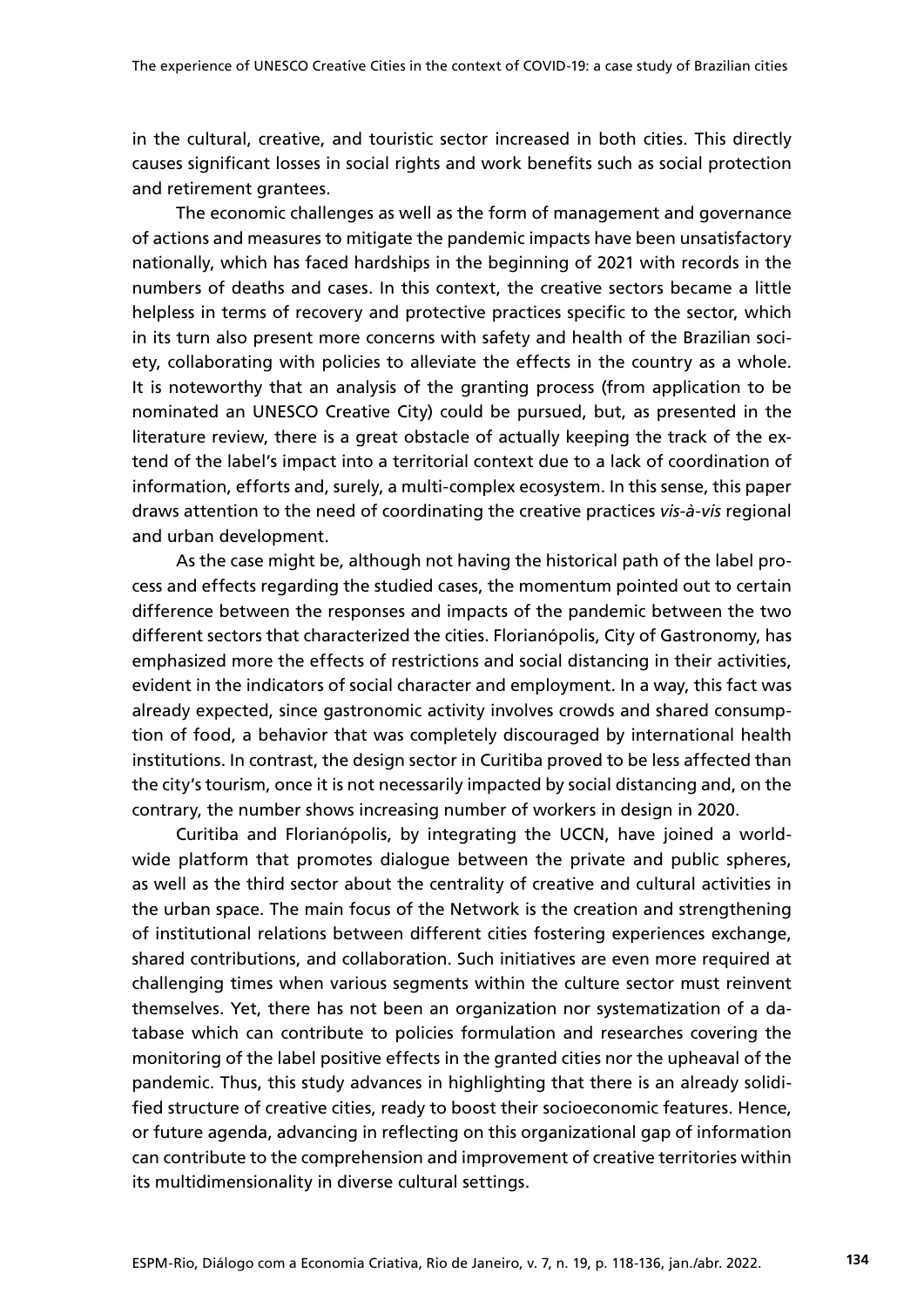#### **REFERENCES**

AGÊNCIA NACIONAL DE AVIAÇÃO CIVIL (ANAC). **Portal de dados abertos**. Brasília: ANAC, 2021. Available at:<https://www.anac.gov.br/acesso-a-informacao/dados-abertos>. Accessed on: Apr 7, 2021.

BRASIL. Ministério do Trabalho e Emprego. Programa de Disseminação das Estatísticas do Trabalho. **Relação Anual de Informações Sociais (RAIS)**. Brasília: Ministério do Trabalho e Emprego, 2021. Available at: [http://pdet.mte.gov.br/microdados-rais-e-caged.](http://pdet.mte.gov.br/microdados-rais-e-caged) Accessed on: Apr 5, 2021.

COHENDET, P.; GRANDADAM, D.; SIMON, L. The anatomy of the creative city. **Industry and Innovation,** v. 17, n. 1, p. 91-111, 2010. <https://doi.org/10.1080/13662710903573869>

FIGUEIREDO, J. L.; JESUS, D. S. V.; ROBAINA, D. T.; COURI, C. L. The development potential index of creative economy for Brazilian federal state capitals. **Creative Industries Journal**, v. 12, n. 2, p. 185- 203, 2019. <https://doi.org/10.1080/17510694.2019.1610344>

FLORIDA, R. **The rise of the creative class**. Nova York: Basic Books, 2002.

GESTOR DA CIDADE DE CURITIBA. **Gestor da cidade de Curitiba:** entrevista [15 dez. 2020]. Curitiba, 2020.

GUIMARÃES, A. D.; RIBEIRO, S. B.; MACHADO, A. F. Repercussion of the label in a comparative analysis of indicators. **Creative Industries Journal**, v. 14, n. 2, p. 152-68, 2021. [https://doi.org/10.1080/](https://doi.org/10.1080/17510694.2020.1796461) [17510694.2020.1796461](https://doi.org/10.1080/17510694.2020.1796461)

IMPACT HUB CURITIBA. **Muito mais que um coworking**. Impact Hub Global. Available in: [https://](https://impacthubcuritiba.com/impact-hub-curitiba/) [impacthubcuritiba.com/impact-hub-curitiba/.](https://impacthubcuritiba.com/impact-hub-curitiba/) Accessed on: Feb 4, 2022.

INSTITUTO BRASILEIRO DE GEOGRAFIA E ESTATÍSTICA (IBGE). **Pesquisa Nacional por Amostra de Domicílios Contínua (Pnad-Contínua)**. Brasil: IBGE. Available at: [https://www.ibge.gov.br/estatisticas/](https://www.ibge.gov.br/estatisticas/sociais/habitacao/17270-pnad-continua.html?=&t=microdados) [sociais/habitacao/17270-pnad-continua.html?=&t=microdados.](https://www.ibge.gov.br/estatisticas/sociais/habitacao/17270-pnad-continua.html?=&t=microdados) Accessed on: Apr 16, 2021.

JENSEN, O. B. Culture stories: understanding cultural urban branding. **Planning Theory**, v. 6, n. 3, p. 211-236, 2007. <https://doi.org/10.1177%2F1473095207082032>

KIM, S.; BRAMWELL, B. Boundaries and boundary crossing in tourism: A study of policy work for tourism and urban regeneration. **Tourism Management**, v. 75, p. 78-89, 2019.

LANDRY, C. The creative city: the story of a concept. *In*: REIS, A. C. F.; KAGEYAMA, P. (ed.). **Creative city perspectives**. Garimpo de Soluções & Creative City Productions, 2009.

MIGUEL, B. S.; HERRERO-PINTO, L. C. Reliability of creative composite indicators with territorial specification in the EU. **Sustainability**, v. 12, n. 8, p. 3070, 2020.<https://doi.org/10.3390/su12083070>

POWELL, W. Neither market nor hierarchy: network forms of organization. **Research in Organizational Behavior**, v. 12, p. 295-336, 1990.

RICHARDS, G. Cultural tourism: a review of recent research and trends. **Journal of Hospitality and Tourism Management,** v. 36, p. 12-21, 2018. <https://doi.org/10.1016/j.jhtm.2018.03.005>

RICHARDS, G.; WILSON, J. Developing creativity in tourist experiences: A solution to the serial reproduction of culture? **Tourism Management**, v. 27, n. 6, p. 1209-1223, 2006. [https://doi.](https://doi.org/10.1016/j.tourman.2005.06.002) [org/10.1016/j.tourman.2005.06.002](https://doi.org/10.1016/j.tourman.2005.06.002)

ROSI, M. Branding or sharing?: the dialectics of labeling and cooperation in the UNESCO Creative Cities Network. **City, Culture and Society**, v. 5, n. 2, p. 107-110, 2014. [https://doi.org/10.1016/j.](https://doi.org/10.1016/j.ccs.2014.05.002) [ccs.2014.05.002](https://doi.org/10.1016/j.ccs.2014.05.002)

SASAKI, M. Creative industries and creative city policy in Japan. *In*: LAZZERETTI, L. (ed.). **Creative industries and innovation in europe:** concepts, measures and comparative case studies. Londres e Nova York: Routledge, 2013.

SOFIELD, T.; GUIA, J.; SPECHT, J. Organic "folkloric" community driven place-making and tourism. **Tourism Management**, v. 61, p. 1-22, 2017. <https://doi.org/10.1016/j.tourman.2017.01.002>

UNITED NATIONS EDUCATIONAL, SCIENTIFIC AND CULTURAL ORGANIZATION (UNESCO). **Why Creativity?** UNESCO, 2019. Available in: [https://en.unesco.org/creative-cities/content/why-creativity](https://en.unesco.org/creative-cities/content/why-creativity-why-cities)[why-cities.](https://en.unesco.org/creative-cities/content/why-creativity-why-cities) Accessed on: Jan 23, 2021.